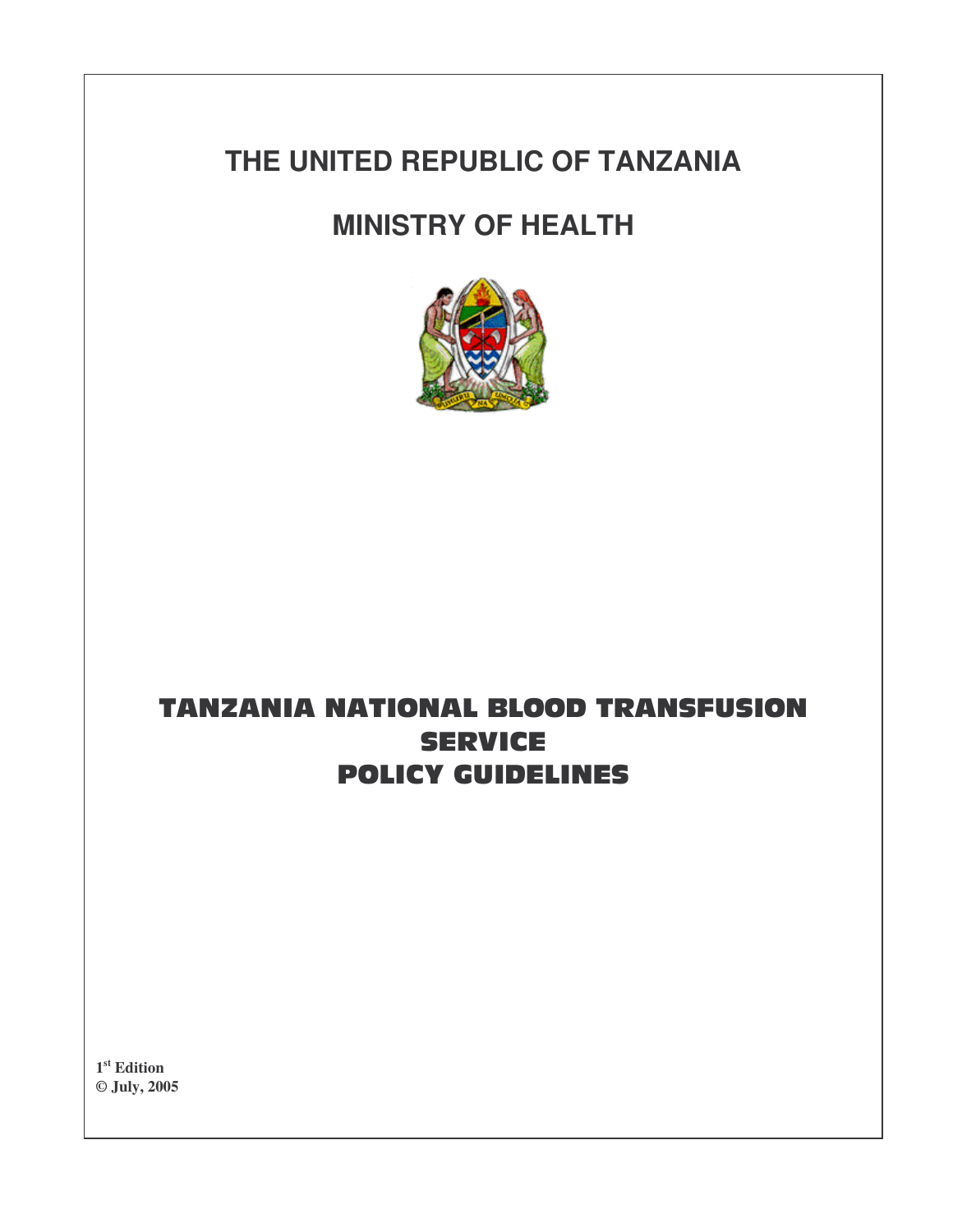#### **FOREWORD**

The availability of safe blood and blood products is one of the government's strategies aimed at combating the spread of HIV infection. The Ministry of Health (MoH) through its ongoing comprehensive health sector reforms has identified blood safety as one of the strategic priorities aimed at meeting the health demands of all people. The need for the availability of adequate supply of safe blood for transfusion has lead to the establishment of a nationally coordinated Blood Transfusion Services. This will ensure standardized and high quality blood transfusion services that will prevent the spread of HIV and other blood transmissible infections.

Blood Transfusion Medicine is a sensitive discipline with a wide diversity of activities, ranging from *blood donor recruitment and retention, blood collection, processing, distribution, training on appropriate use of blood and its components to research-work.* Blood and blood products if not administered properly can be hazardous to the lives of recipients. Therefore this discipline requires policy guidelines to regulate the correct procedures.

The aim of these blood policy guidelines is to guide all players towards better practices in blood transfusion and will assist all participating institutions to use common and harmonized standards. The technical excellence of blood transfusion services will be ensured and the demand for adequate safe blood and blood products in Tanzania will be met.

I acknowledge and appreciate the dedication of all technical experts, local and international partners who contributed in the development of these blood transfusion services policy guidelines.

Above all I would like to thank all Tanzanians who come forward to give their blood voluntarily in order to save the lives of others.

**Mariam J. Mwaffisi PERMANENT SECRETARY**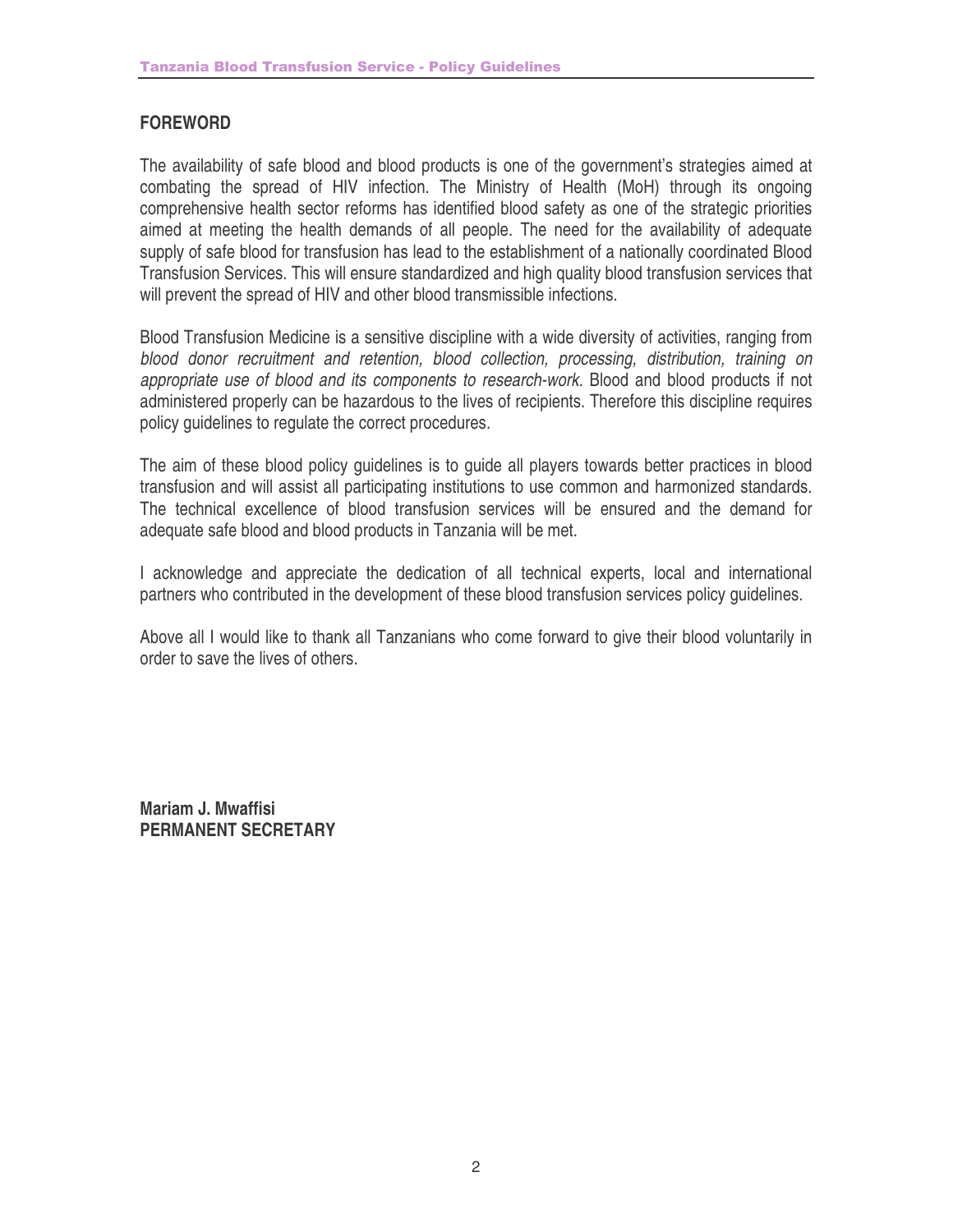### **ACKNOWLEDGEMENT**

The establishment of the Tanzanian National Blood Transfusion Service has been made possible through the efforts of many people and organizations. The Ministry of Health specifically acknowledges the on going support from the US Government through Centers for Disease Control (CDC), for financial and technical support needed for the establishment of the NBTS in the country.

We are grateful and appreciate the cooperation we receive from the international organizations, particularly the World Health Organization (WHO), the European Union (EU) and the International Federation of Red Cross and Red Crescent Societies (IFRC).

We thank all hospitals, organizations, institutions and heads of various health institutions for their inputs in the process of establishing the NBTS.

The tireless effort of Dr Z.A. Berege-Director of Hospital Services, Dr Faustine Ndugulile-Head of Diagnostic Services, Dr. Cheryl Scott-CDC Country Director, Dr Yahya A. Ipuge-Director of Programmes CDC, Dr Ali Salim-Director of Curative Services-Zanzibar, Ms. Judith Goddard– MOH/CDC Consultant, Dr. Johan Van der Does–Sanguin Consultant, Dr. Kokuhumbya Kazaura– Program Manager HIV Prevention, CDC and Mr A. Mahamoud-Acting NBTS-Coordinator is recognized and appreciated.

The Ministry acknowledges with gratitude all those who contributed in the preparation and review of these guidelines, with special thanks to Prof. V. Mwafongo-MUCHS, Dr. P.M. Magesa-MUCHS, Dr Nassoro Hamudu-MUCHS, Mr. V. Mgaya-PLT-MoH, Dr. S. Dielly-MRH Dr. S. Mhina-DMO Mwanga, Dr E. Nkya-MNH, Mr R. Komanga -KCMC, Dr. M. Lyimo-MUCHS, Dr. Seif -TRCS, Ms. J. Bihondwa – TRCS, Ms. J. Lweikiza – TRCS, Mr. E. Minja-MNH, Ms G. Mlingi-MNH, F. Ibrahim Ahmed- Manager ZnNBTS, Mr S. Urassa-Lake ZBTS, Mr C. Kamkunguru-Southern ZBTS, Lt. Col. Dr J. Mwinula-TPDF, Capt. George Bukwamo-TPDF, Mr C.R. Mkango-CBDA, Dr Mpoki Ulisubisya-MNH, Mr Towo-MNH, Dr E. V. Ussiri-MNH, Mwl N. Lyoba-Azania Sec School,Dr. Z. Lweno-MNH, Dr. M. Mayige-NIMR, Dr. F. Mosha-MUCHS and lastly Ms C. Christian for her assistance in the typing of this document.

**Dr Z.A. Berege DIRECTOR OF HOSPITAL SERVICES PERMANENT SECRETARY**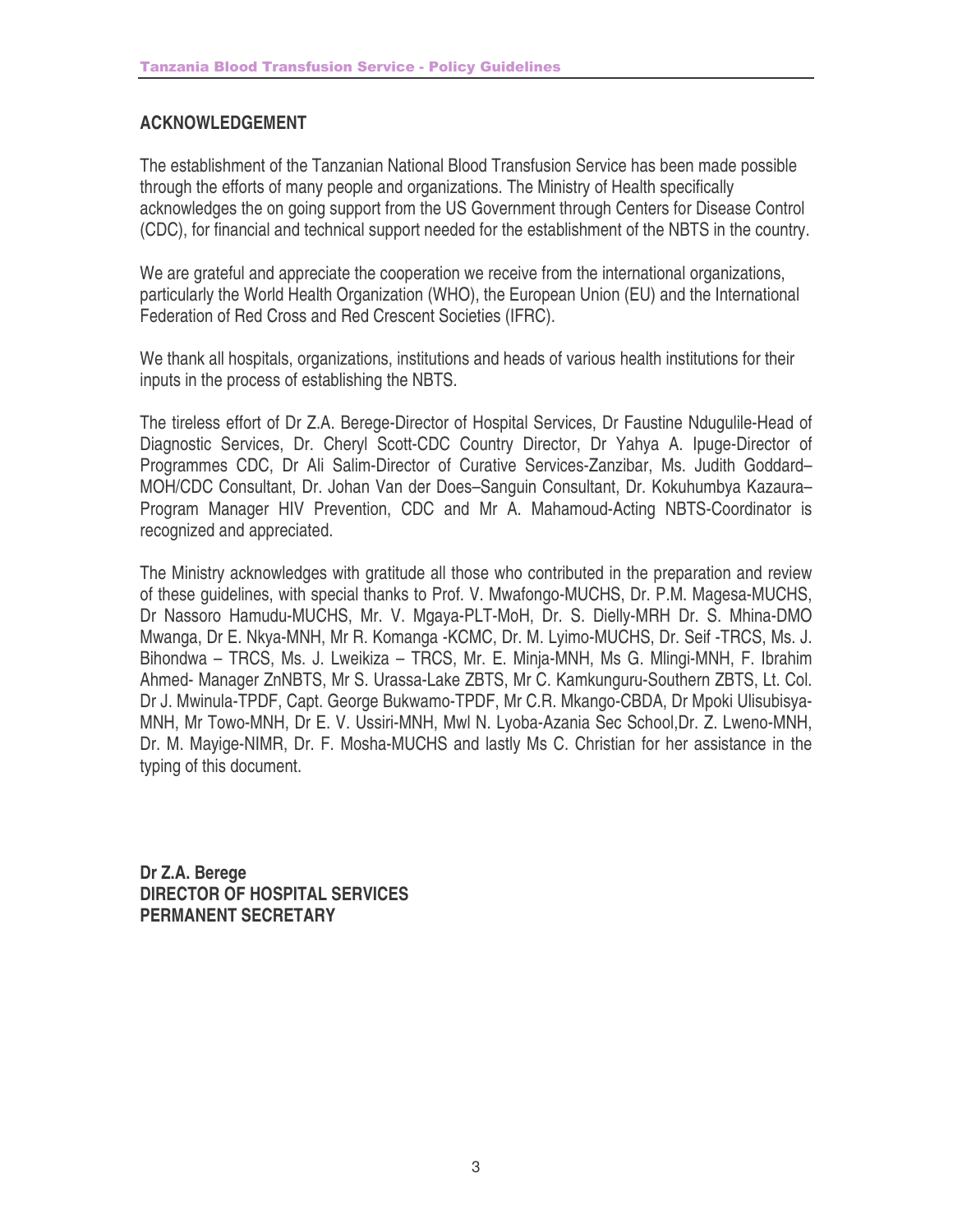## **TABLE OF CONTENTS**

| Objectives Of The Tanzania National Blood Transfusion Service Policy Guidelines:  7      |
|------------------------------------------------------------------------------------------|
|                                                                                          |
|                                                                                          |
| To Create A Sustainable Mechanism That Will Ensure Availability Of Adequate Financial  9 |
|                                                                                          |
| To Launch Extensive Awareness Programs And Promote Recruitment And Retention 10          |
|                                                                                          |
|                                                                                          |
|                                                                                          |
| To Establish A Legal Framework For Blood Transfusion Safety In Tanzania12                |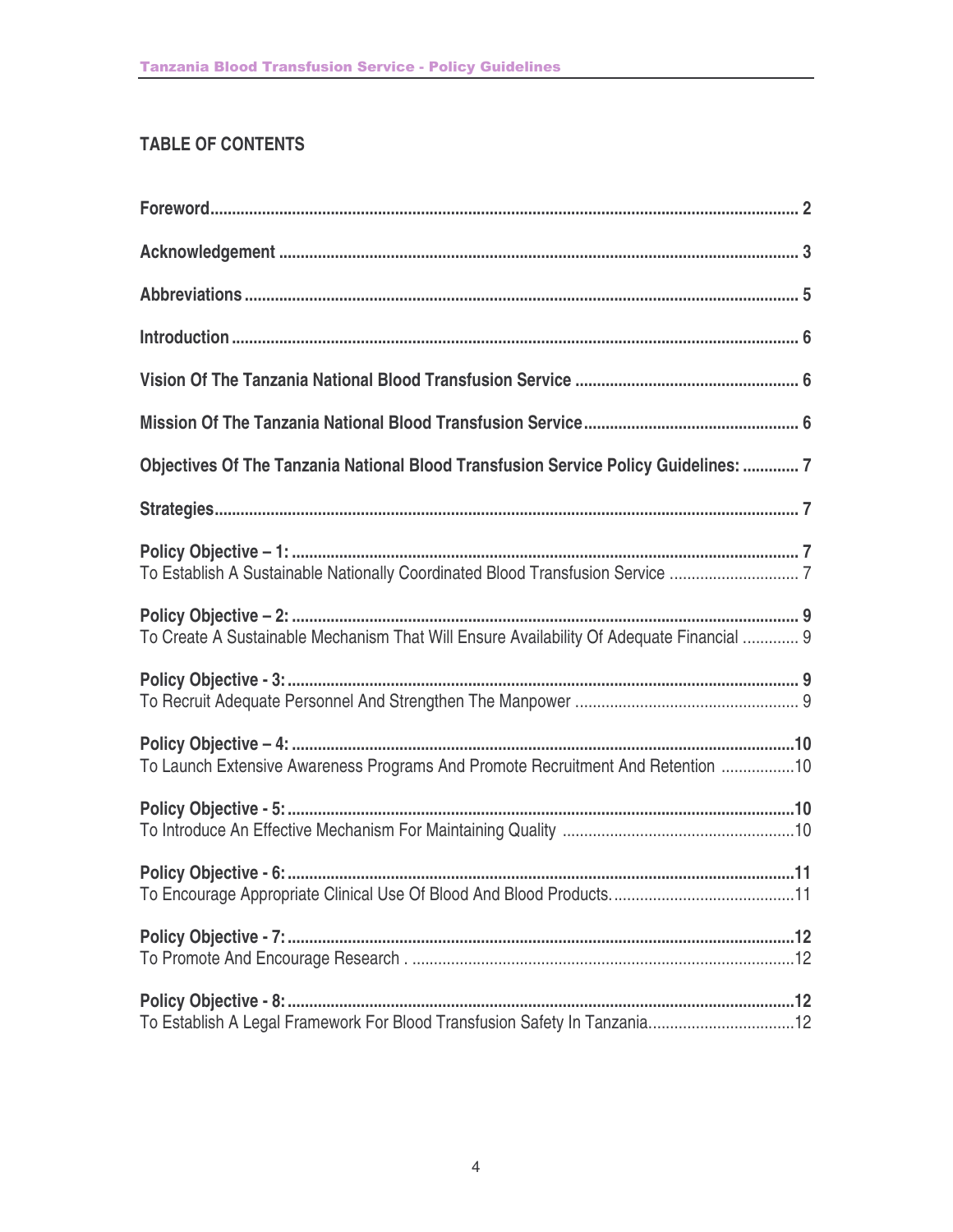#### **Tanzania Blood Transfusion Service - Policy Guidelines**

### **ABBREVIATIONS**

| <b>AIDS</b>  | $=$      | Acquired Immunodeficiency Syndrome                               |
|--------------|----------|------------------------------------------------------------------|
| <b>BTS</b>   | Ξ        | <b>Blood Transfusion Service</b>                                 |
| <b>CBO</b>   | Ξ        | <b>Community Based Organization</b>                              |
| <b>CDC</b>   | Ξ        | <b>Centers for Disease Control and Prevention</b>                |
| <b>DBDC</b>  | $=$      | <b>District Blood Distribution Centre</b>                        |
| <b>ELISA</b> | $\equiv$ | Enzyme Linked Immunosorbent Assay                                |
| <b>EQAS</b>  | $=$      | <b>External Quality Assessment Scheme</b>                        |
| EU           | Ξ        | <b>European Union</b>                                            |
| <b>FBO</b>   | $=$      | <b>Faith Based Organization</b>                                  |
| HIV          | Ξ        | Human Immunodeficiency Virus                                     |
| <b>ICRC</b>  | Ξ        | International Committee of Red Cross and Red Crescent Societies  |
| <b>IEC</b>   | Ξ        | <b>Information Education Communication</b>                       |
| <b>IFRC</b>  | $=$      | International Federation of Red Cross and Red Crescent Societies |
| <b>ISBT</b>  | $=$      | International Society of Blood Transfusion                       |
| <b>MNH</b>   | $=$      | Muhimbili National Hospital                                      |
| <b>MUCHS</b> | $=$      | Muhimbili University College of Health Sciences                  |
| MoH          | $=$      | Ministry of Health                                               |
| <b>NACP</b>  | $=$      | <b>National AIDS Control Programme</b>                           |
| <b>NBTS</b>  | Ξ        | <b>National Blood Transfusion Service</b>                        |
| <b>NGO</b>   | $=$      | Non-Governmental Organization                                    |
| <b>PLT</b>   | $=$      | <b>Principal Laboratory Technologist</b>                         |
| <b>RBTC</b>  | $=$      | <b>Regional Blood Transfusion Centre</b>                         |
| <b>SOPs</b>  | Ξ        | <b>Standard Operating Procedures</b>                             |
| TPDF         | $=$      | Tanzania Peoples' Defence Forces                                 |
| <b>TRCS</b>  | Ξ        | <b>Tanzania Red Cross Society</b>                                |
| <b>TTIs</b>  | $=$      | <b>Transfusion Transmissible Infections</b>                      |
| <b>WHA</b>   | Ξ        | <b>World Health Assembly</b>                                     |
| <b>WHO</b>   | $=$      | World Health Organization                                        |
| <b>ZBTC</b>  | $=$      | <b>Zonal Blood Transfusion Centre</b>                            |
| <b>ZBTS</b>  | =        | <b>Zonal Blood Transfusion Services</b>                          |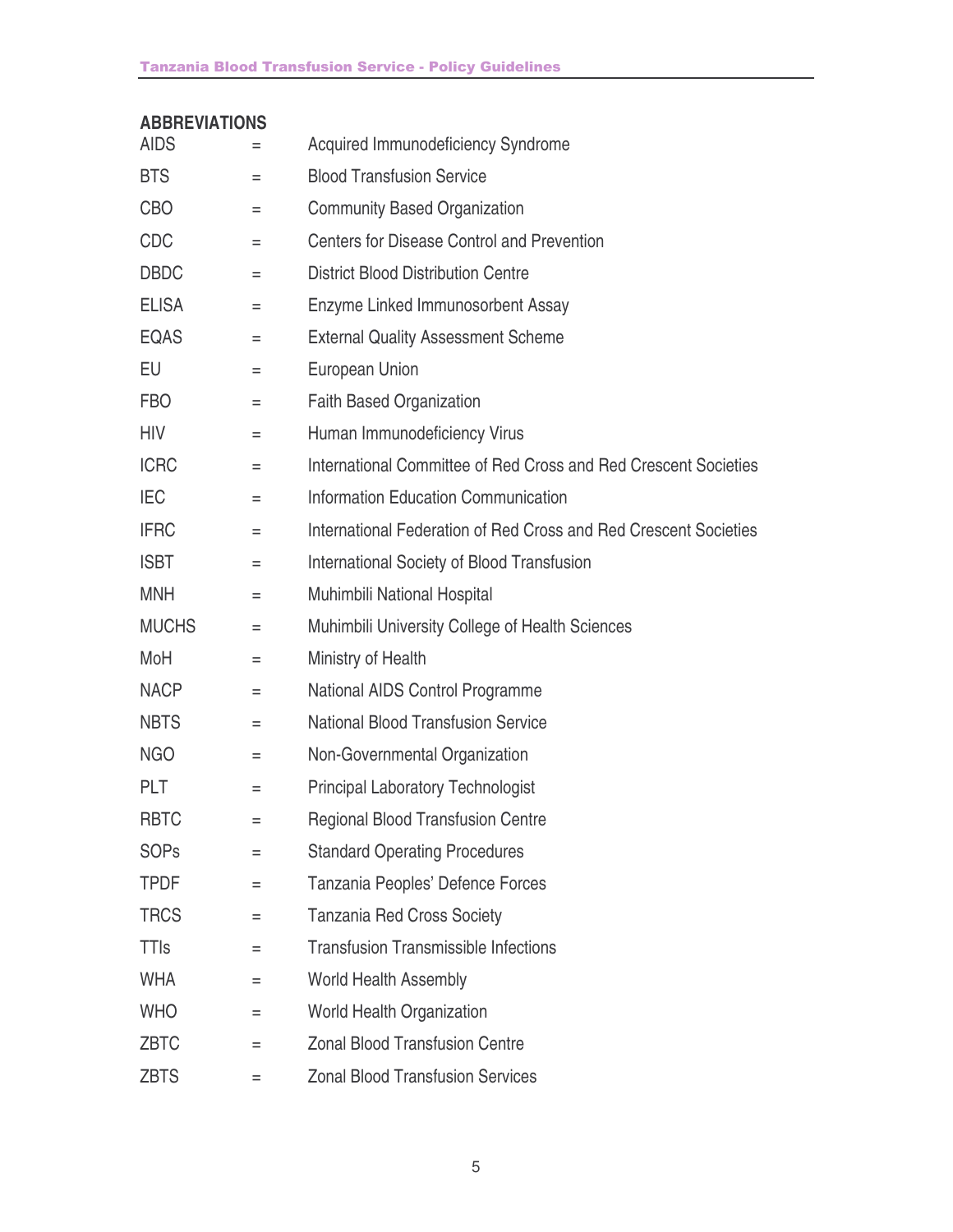#### **INTRODUCTION**

The National Blood Transfusion Service Policy Guidelines aim at providing guidance towards the establishment of well-organized blood transfusion services, in line with the World Health Assembly Resolution WHA 28.72 (1972) that urges all member states to develop comprehensive and wellcoordinated blood transfusion service based on *voluntary, non-remunerated blood donation.*

A well-organized Blood Transfusion Service (BTS) is a vital component of any health-care delivery system. An effective strategy for Blood Safety is required for elimination of transfusion-transmitted infections and for provision of safe and adequate blood transfusion services to the people. The main component of an effective strategy include collection of blood only from voluntary, nonremunerated blood donors, screening for all transfusion transmitted infections and reduction of unnecessary transfusion.

Currently, Blood Transfusion Service in Tanzania are highly decentralized and lack many vital resources like manpower, adequate infrastructure and financial capability. The main problems that hinder a standard blood transfusion system in the country are:

- □ Uncoordinated management; standards of services vary from hospital to hospital.
- The dependence on family/replacement blood donations.
- □ Hospital based blood donations.
- Extremely limited availability and utilization of blood components.
- □ Shortage of trained professionals in the field of blood transfusion medicine.

For quality, safety and efficacy of blood and blood products and for effective clinical use of blood it is necessary to have well-equipped blood centres with adequate infrastructure and trained personnel.

Therefore, the need for modification and change in blood transfusion service has necessitated the formulation of a nationally coordinated Blood Transfusion Service that shall have the responsibility of ensuring adequate safe blood for all people in need.

#### **VISION OF THE TANZANIA NATIONAL BLOOD TRANSFUSION SERVICE**

The vision of the Tanzania National Blood Transfusion Service is to be a well-coordinated nonprofit professional organization responsible for collection and supply of adequate safe blood for transfusion, based on high quality production processes designed for maximum safety and efficiency.

#### **MISSION OF THE TANZANIA NATIONAL BLOOD TRANSFUSION SERVICE**

The Mission of the Tanzania National Blood Transfusion Service is to ensure easily accessible and adequate supply of safe and high quality blood and blood components, collected from voluntary non-remunerated regular blood donors in well equipped premises, stored and transported under optimum conditions and finally transfused, under supervision of trained personnel, into all who need it irrespective of their economic or social status through comprehensive and quality management.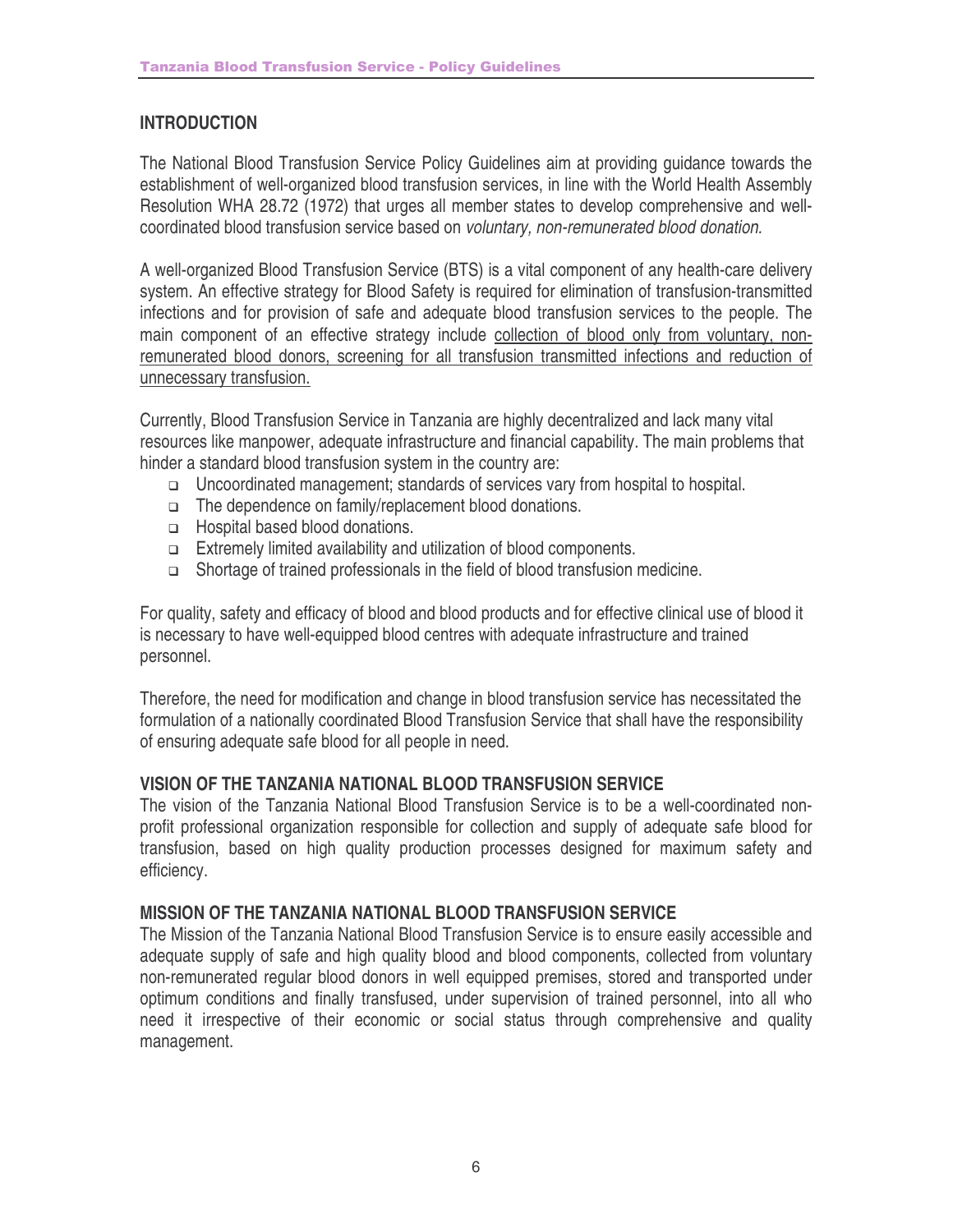#### **OBJECTIVES OF THE TANZANIA NATIONAL BLOOD TRANSFUSION SERVICE POLICY GUIDELINES:**

The following policy guidelines objectives will govern the achievement of the above Vision and Mission of the Tanzania National Blood Transfusion Service policy.

- **1. To establish a sustainable nationally coordinated blood transfusion service, backed with necessary policy and standards, which will ensure the availability of adequate and safe blood and blood products in Tanzania.**
- **2. To create a sustainable mechanism that will ensure availability of adequate financial resources for smooth running of the Blood Transfusion Service in the entire country.**
- **3. To recruit adequate personnel and strengthen the manpower through Human Resource Development to meet specific requirements of the NBTS activities.**
- **4. To launch extensive awareness programs and promote recruitment and retention of healthy, voluntary, non-remunerated, regular blood donors so as to ensure adequate availability of safe blood.**
- **5. To introduce an effective mechanism for maintaining quality, efficiency and effectiveness of the National Transfusion Service activities.**
- **6. To encourage appropriate clinical use of blood and blood products.**
- **7. To promote and encourage Research in the field of Transfusion Medicine and related technology.**
- **8. To establish a legal framework for blood transfusion safety in Tanzania.**

#### **STRATEGIES**

The following strategies as elaborated below shall be used in order to meet the above objectives.

#### **POLICY OBJECTIVE – 1:**

**To establish a sustainable nationally coordinated blood transfusion service, backed with necessary policy and standards that will ensure the availability of adequate and safe blood and blood products in Tanzania.**

#### *STRATEGIES:*

1.1 The Ministry of Health (MoH) shall establish a National Blood Transfusion Service (NBTS) that shall be a non-profit professional organization responsible for collection and supply of adequate safe blood for transfusion in the country.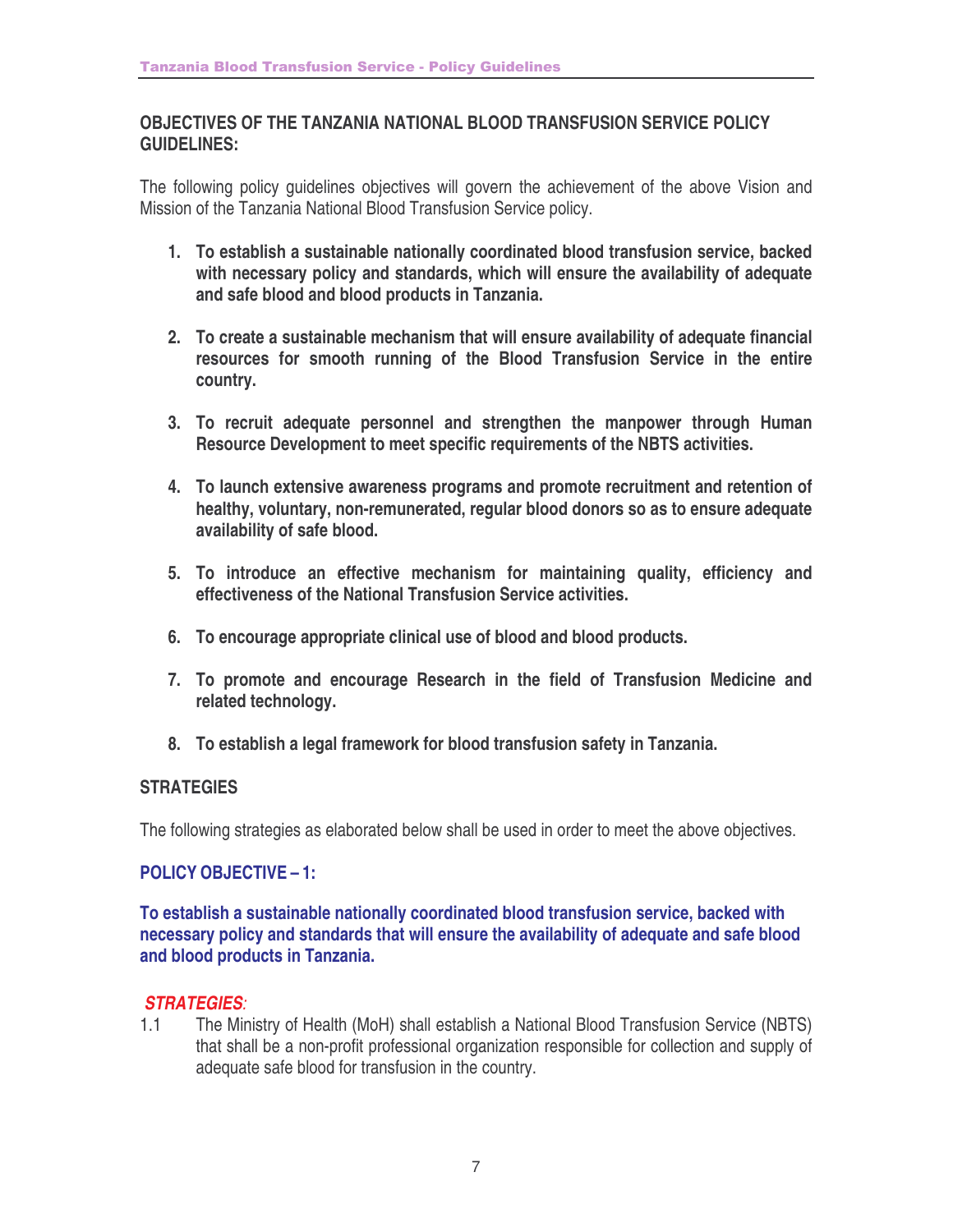- 1.2 NBTS will initially be run as a program of the Ministry of Health and latter it will operate as an Executive Agency of the Ministry of Health after fulfillment of the requirements as stipulated in the *Executive Agency Act of 1997.*
- 1.3 The NBTS activities shall be implemented on Zonal basis under the Zonal Blood Transfusion Centres (ZBTC).
- 1.4 The National Blood Transfusion Centre (NBTC) shall be the headquarter of NBTS and shall be the policy formulating apex body in relation to all matters pertaining to operations of all Zonal Blood Transfusion Centres (ZBTC).
- 1.5 The Zonal Blood Transfusion Centres (ZBTC) shall be responsible for implementation of the blood transfusion activities as per recommendations of the National Blood Transfusion Centre.
- 1.6 Mechanisms for better co-ordination between NBTC and ZBTCs shall be developed by the NBTC.
- 1.7 The Zonal Blood Transfusion Centres shall organize the blood transfusion services through the network of Regional Blood Transfusion Centres (RBTC), District Transfusion Centres (DBTC) and Tanzania Red Cross Society (TRCS) and monitor their functioning.
- 1.8 All hospitals linked to the Regional Centres will be assisted for any blood requirement and shall be audited by the Regional Centres. RBTCs will also help the Zonal Blood Transfusion Centre in collecting the data from respective regions.
- 1.9 The Zonal Blood Transfusion Centre shall act as a referral centre for the regions assigned to it. The Regional Centres shall be guided by recommendations of the Zonal Blood Transfusion Centre.
- 1.10 The practice of replacement donors shall be gradually phased out in a time bound programme to achieve 100% voluntary non-remunerated blood donation program.
- 1.11 Mechanisms shall be developed to monitor and periodically evaluate the implementation of the National Blood Transfusion Programme in the country.
- **1.12** Due to the special requirements of Armed Forces and civilian communities surrounding the Army camps, The Tanzania Peoples Defence Force (TPDF) will carry out all blood Transfusion Service activities in all military units. Military Blood Transfusion Centres will be established for centralized blood processing and distribution. The blood collected shall be supplied to military hospitals and nearby public hospitals. There will be a close collaboration between NBTS and TPDF in terms of logistics and technical support.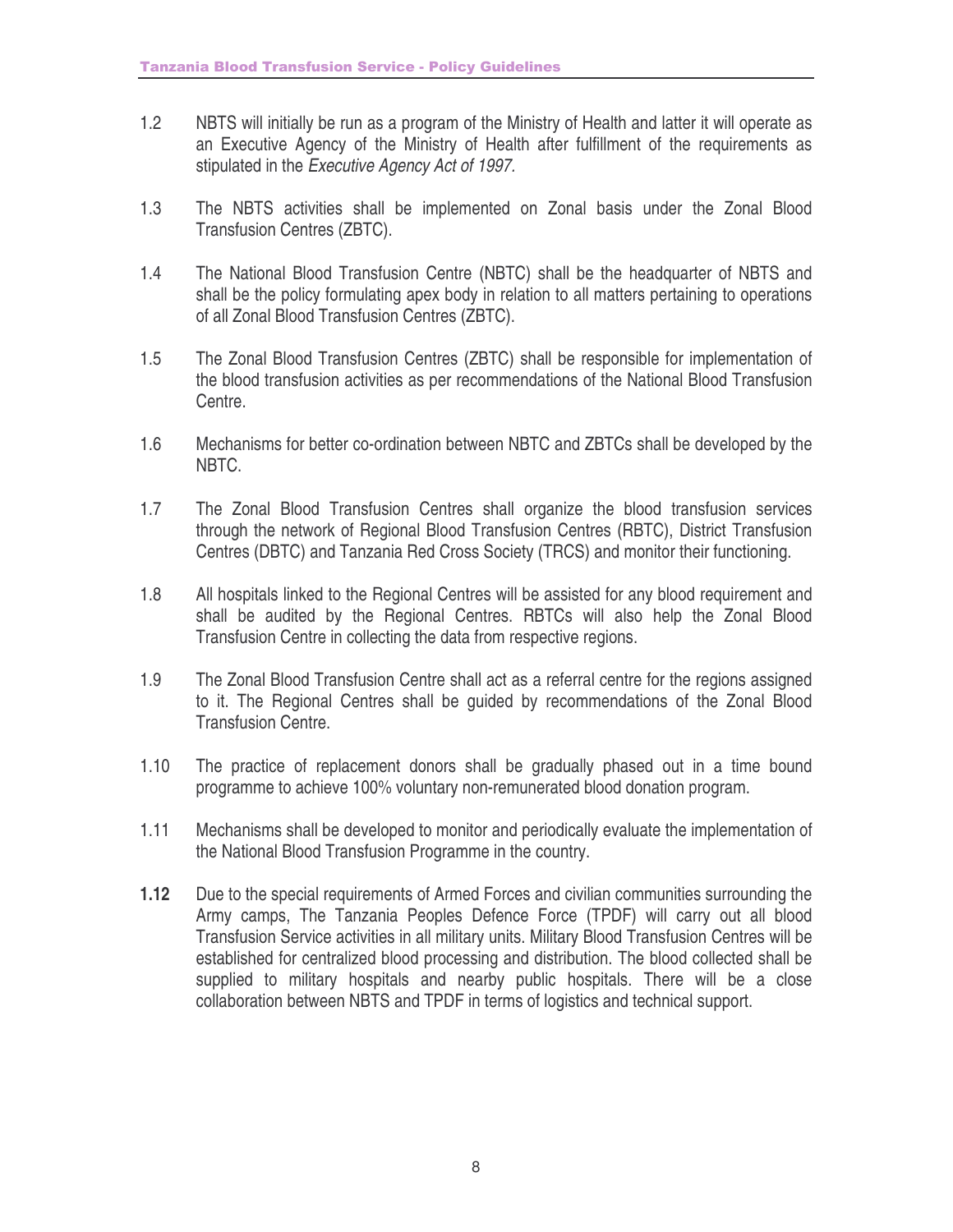## **POLICY OBJECTIVE – 2:**

#### **To create a sustainable mechanism that will ensure availability of adequate financial resources for smooth running of the Blood Transfusion Service in the entire country.**

#### *STRATEGIES:*

- 2.1 The National Blood Transfusion Centres shall be financially supported/strengthened by Government through the Ministry of Health. The Ministry of Health shall allocate a budget to NBTC for running the National Blood Transfusion Service activities.
- 2.2 Efforts shall be directed to make the blood transfusion service viable through non-profit recovery as well as subsidized systems.
- 2.3 Efforts shall be made to raise funds for the blood transfusion service through national, international and bilateral support for making it self-sufficient.
- 2.4 Efforts shall be made to raise funds for the blood transfusion service for making it selfsufficient.
- 2.5 The mechanism shall be introduced in government sector to route the amounts received through cost recovery of blood/blood components to the blood centres for improving their services.

## **POLICY OBJECTIVE - 3:**

#### **To recruit adequate personnel and strengthen the manpower through Human Resource Development to meet specific requirements of the NBTS.**

- 3.1 Adequate staff will be employed/recruited in order to meet specific requirements of NBTS activities.
- 3.2 In-service training programs shall be organized for all categories of personnel working in blood transfusion centres.
- 3.3 Appropriate modules for training of NBTS officers shall be developed to facilitate regular and uniform training programs to be conducted.
- 3.4 Short orientation training cum advocacy programs on donor motivation and recruitment shall be organized for Community Based Organizations (CBOs)/NGOs who wish to participate in Voluntary Blood Donor Recruitment Programme.
- 3.5 Inter-country and intra-country exchange for training and experience of personnel associated with blood centres shall be encouraged to improve quality of Blood Transfusion Service.
- 3.6 Government shall create a separate cadre and opportunities for promotions for suitably trained medical and para-medical personnel working in blood transfusion services.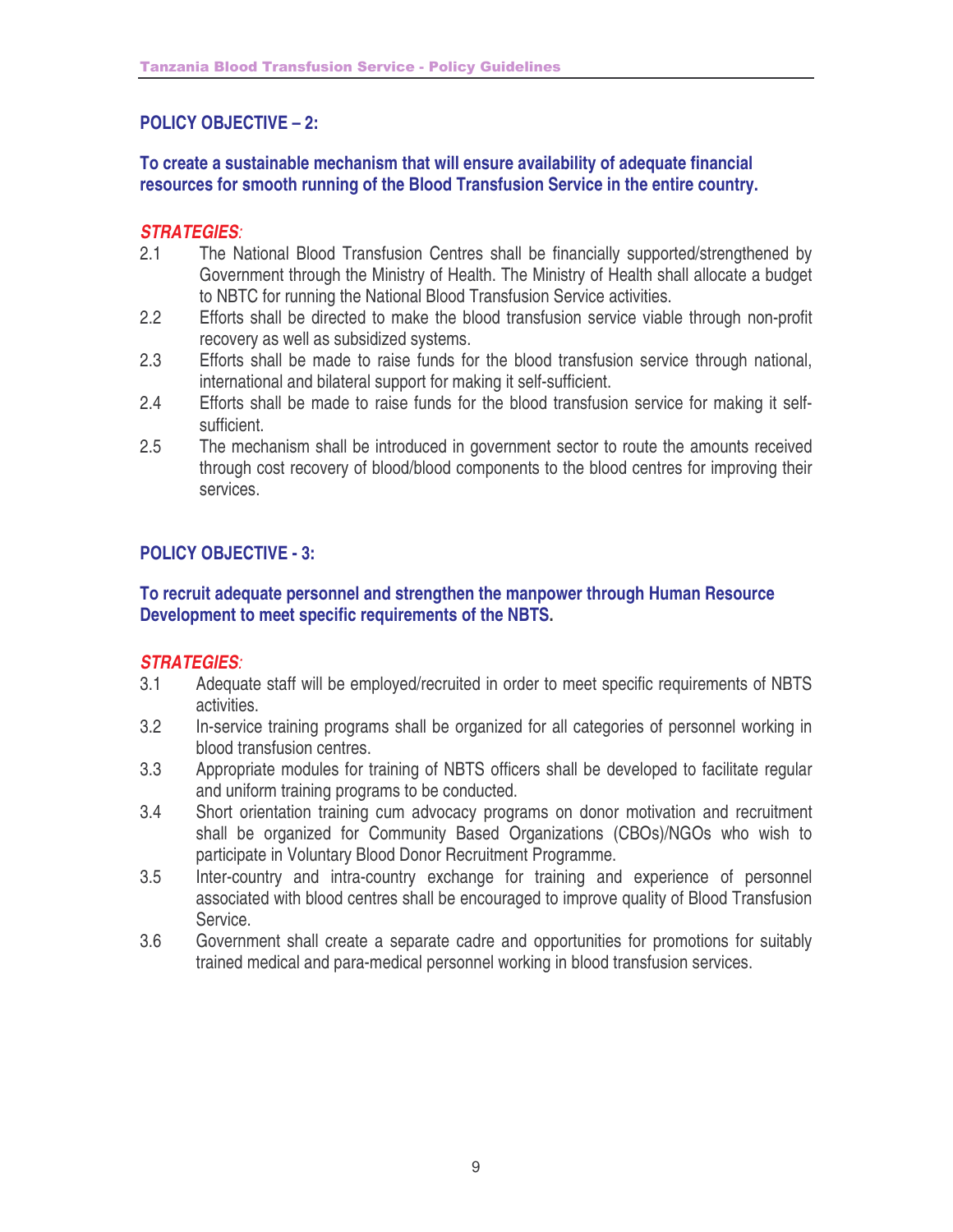## **POLICY OBJECTIVE – 4:**

**To launch extensive awareness programs and promote recruitment and retention of healthy, voluntary, non-remunerated, regular blood donors so as to ensure adequate availability of safe blood.**

## *STRATEGIES:*

- $4.1$  Efforts shall be directed towards recruitment and retention of voluntary, non-remunerated blood donors through education and awareness programs.
- $4.2$ There shall not be any coercion in enrolling blood donors.
- $4.3$ The replacement donors shall be encouraged to become regular voluntary blood donors.
- 4.4 Activities of organizations like Red Cross, NGOs, FBOs and others shall be encouraged to increase awareness about blood donation amongst masses.
- 4.5 All blood banks shall have donor recruitment officer/donor organizer.
- 4.6 Each blood centre shall create and update a blood donor's directory that shall be kept confidential.
- 4.7 Specific IEC campaigns shall be launched for promotion of voluntary blood donation and generation of awareness regarding dangers of blood from paid donors and procurement of blood from unauthorized blood banks/laboratories.
- 4.8 Enrolment of safe donors shall be ensured.
- 4.9 Rigid adherence to donor screening guidelines shall be enforced.
- 4.10 At blood donation sites, appropriate attention shall be paid on donor enrolment and screening in accordance with national standards instead of number of units to be collected.
- $4.11$ Pre and post donation counseling shall be offered to each potential donor.
- 4.12 Zonal Blood Transfusion Centres shall recognize the services of regular voluntary nonremunerated blood donors and donor organizers appropriately.
- 4.13 National/Zonal Blood Transfusion Centres shall develop and launch an IEC campaign using all channels of communication including mass-media for promotion of voluntary blood donation and generation of awareness regarding dangers of blood from paid donors and procurement of blood from unauthorized blood banks/laboratories.
- 4.14 National/Zonal Blood Transfusion Centres shall involve other sectors in promoting voluntary blood donations.

## **POLICY OBJECTIVE - 5:**

### **To introduce an effective mechanism for maintaining quality, efficiency and effectiveness of the National Transfusion Service activities.**

- 5.1 A Quality System Scheme shall be introduced in all blood transfusion centres.
- 5.2 The National Blood Transfusion Centre shall develop generic Standard Operating Procedures as guidelines for the blood centres.
- 5.3 The enforcement of the blood and blood products standards shall be the responsibility of NBTS Quality System Manager.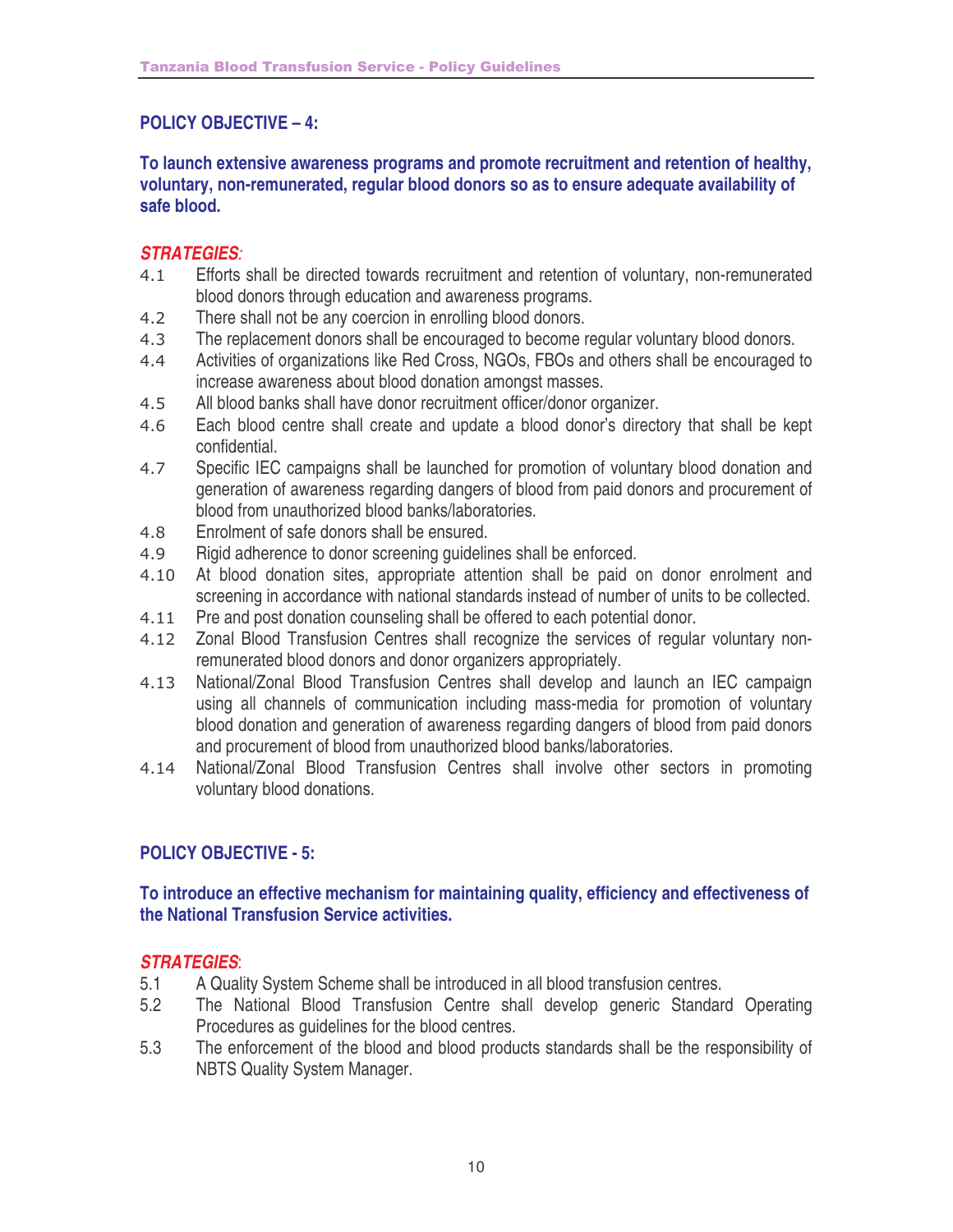- 5.4 Quality Assurance Officer shall be designated at each Zonal Blood Centre to ensure quality control of Blood and its components.
- 5.5 Every blood centre shall introduce an internal audit system to be followed by corrective actions to reduce variations in Standard Operating Procedures (SOPs) as a part of continuous improvement program.
- 5.6 Regular workshops on the subject of quality assurance shall be conducted to update the personnel working in blood centres.
- 5.7 There should be annual quality system workshops to personnel working in BTS.
- 5.8 An External Quality Assessment Scheme (EQAS) through the referral laboratories approved by the National Blood Transfusion Centre shall be introduced to assist participating centres in achieving higher standards and uniformity.
- 5.9 NBTC shall identify a centre of national repute for quality control of consumables, reagents and plasma products.
- 5.10 Use of automation shall be encouraged to manage higher workload with increased efficiency.
- 5.11 A mechanism for transfer of technology shall be developed to ensure the availability of state-of-the-art technology from out side the country.
- 5.12 All blood centres shall adhere to the national bio-safety guidelines for disposal of biohazardous waste.

## **POLICY OBJECTIVE - 6:**

### **To encourage appropriate clinical use of blood and blood products.**

- 6.1 Blood shall be used only when necessary. Blood and blood products shall be transfused only to treat conditions leading to significant morbidity and mortality that cannot be prevented or treated effectively by other means.
- 6.2 National Guidelines on "**Clinical use of Blood"** shall be made available and updated as required from time to time.
- 6.3 Effective and efficient clinical use of blood shall be promoted in accordance with guidelines.
- 6.4 Ministry of Health shall ensure that the Hospital Transfusion Committees are established in all hospitals to guide, monitor and audit clinical use of blood.
- 6.5 Wherever appropriate, use of plasma expanders shall be promoted to minimize the use of blood.
- 6.6 Alternative strategies to minimize the need for transfusion shall be promoted.
- 6.7 Education and training in effective clinical use of blood shall be organized. National Blood Transfusion Centre shall organize seminars and workshops in collaboration with professional bodies at regular intervals for all clinicians working in public as well as private sector on the clinical use of blood in the country.
- 6.8 Only a medical practitioner shall prescribe Blood or blood components.
- 6.9 Availability of blood components shall be ensured through the network of Zonal centres and satellite centres by creating adequate number of blood components units.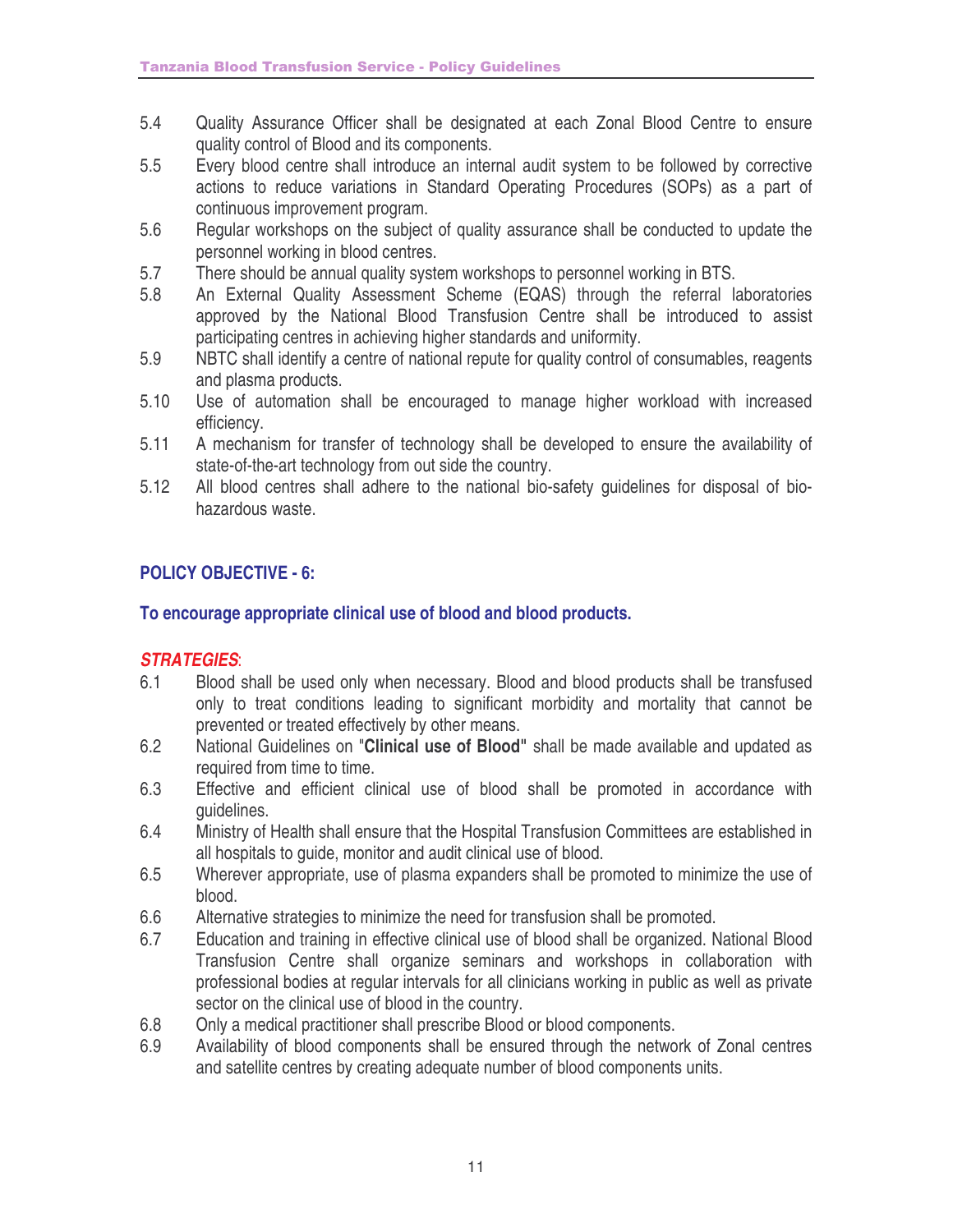- 6.10 Appropriate steps shall be taken to increase the availability of plasma fractions as per the need of the country through expanding the capacity of existing centre and establishing new centres in the country.
- 6.11 Adequate facilities for transporting blood and blood products, including proper cold-chain maintenance, shall be made available to ensure appropriate management of blood supply.
- 6.12 Guidelines for management of blood supply during natural and man-made disasters shall be made available.

## **POLICY OBJECTIVE - 7:**

#### **To promote and encourage Research in the field of Transfusion Medicine and related technology.**

#### *STRATEGIES:*

- 7.1 Funds shall be made available to NBTC/ZBTCs to facilitate research in blood transfusion medicine and related technology.
- 7.2 NBTS technical resource core group at national level shall be created to co-ordinate research development in the country. This group shall be responsible for recommending implementation of new technologies and procedures.
- 7.3 Various research initiatives on issues related to Blood Transfusion shall be encouraged.<br>7.4 Operational research on various aspects such as knowledge and attitude among blo
- 7.4 Operational research on various aspects such as knowledge and attitude among blood donors, needs assessment, etc. shall be promoted.
- **7.5** Electronic information and management systems shall be developed, to be used by all the centres regularly to facilitate networking.

#### **POLICY OBJECTIVE - 8:**

#### **To establish a legal framework for blood transfusion safety in Tanzania.**

- 8.1 The Tanzania National Blood Transfusion Service (NBTS) shall be the sole organization with the mandate for collection, processing and supplying of blood for transfusion in the country.
- 8.2 Stand-alone and private blood processing centres/blood banks shall not be allowed.
- 8.3 Only Blood Transfusion Centres and organizations that are under NBTS shall be permitted to supply blood and blood products to satellite centres/hospitals.
- 8.4 NBTS shall develop guidelines defining prohibition of profiteering in blood transfusion services.
- 8.5 Trading in blood i.e. sale and purchase of blood shall be prohibited.
- 8.6 Paid blood donation shall be abolished: It will be an offence for a paid donor to operate in the disguise of a replacement donor.
- 8.7 Imported Blood shall only be allowed for emergency reasons: All blood and its products imported into the country shall conform to the national standards and shall be subjected to national screening processes.